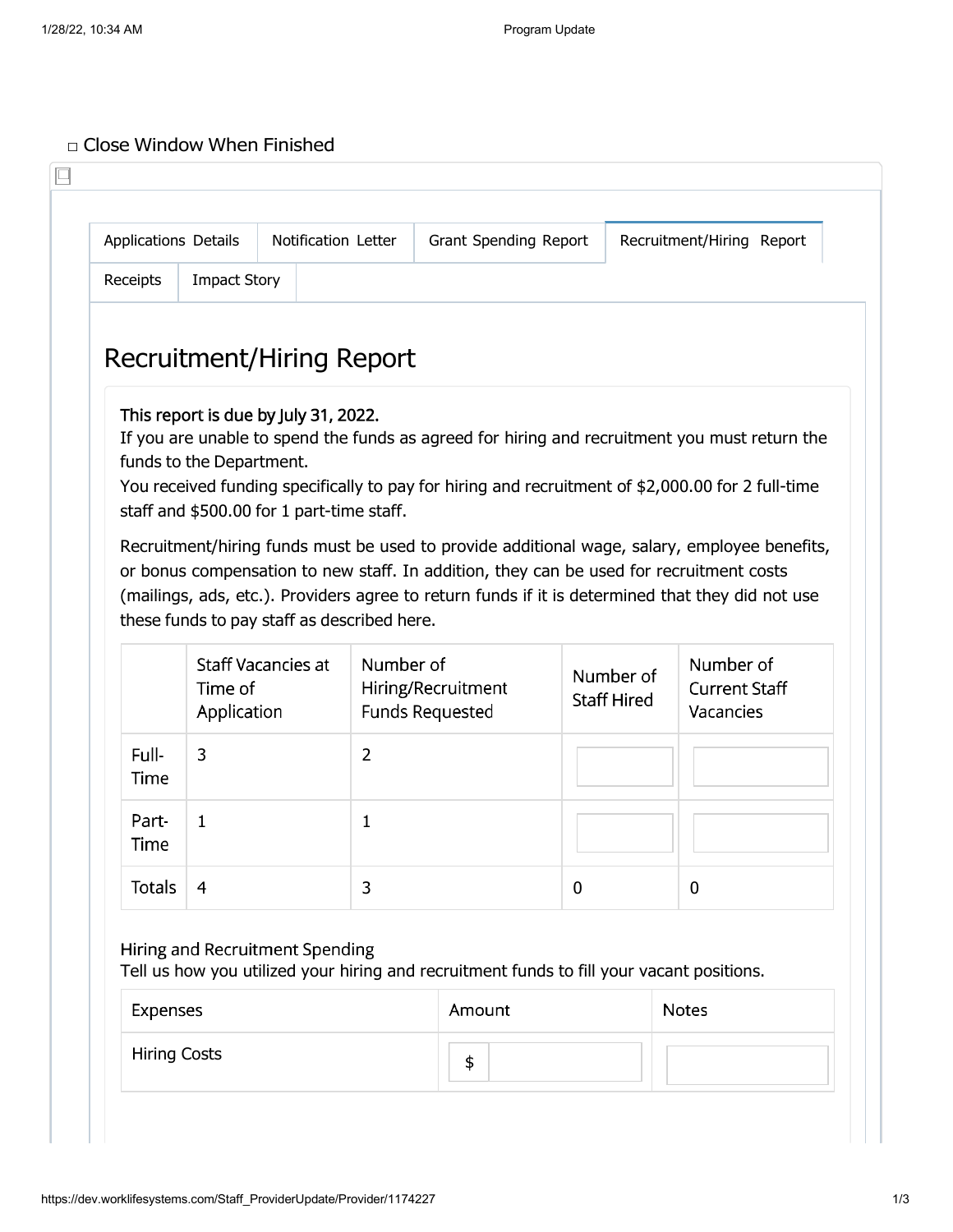| <b>Expenses</b>                                        | Amount       | <b>Notes</b> |
|--------------------------------------------------------|--------------|--------------|
| <b>Employee Benefits</b>                               | \$           |              |
| Bonuses/Wages                                          | \$<br>3000   |              |
| <b>Total Hiring and Recruitment Expenses</b>           | \$3,000.00   |              |
| <b>Total Hiring and Recruitment Funds</b><br>Requested | \$2,500.00   |              |
| Funds Remaining to Return to MDE                       | $-$ \$500.00 |              |

## **Certifications and Attestations**

By agreeing to these terms and conditions and applying for the Child Care Stabilization Grant, I certify that all information provided as part of the reporting process is true and accurate to the best of my knowledge and agree to each of the following statements:

 $\Box$  I agree that I have spent the grant funds I received on allowable expenses:

- All funds received from this child care stabilization fund for hiring and recruitment must be used for those purposes.
- Funds cannot be used to pay for expenses expressly covered by another external source, i.e. Paycheck Protection Program (PPP), previous Child Care Relief Fund Grants, CACFP, GSRP, Head Start, etc. or to supplant other federal or state funds.
- All funds received for the staff hiring and recruitment bonus must be reported, as required to the Department. Any improper use of funds for staff hiring and recruitment will require repayment to the Department.
- I understand any unspent funds that were received for hiring and recruitment must be returned to the Department by no later than July 31, 2023. NOTE: Costs incurred after the declaration of the public health emergency on January 31, 2020, (but before the March 11, 2021, ARP Act date of enactment), for any of the uses of funds outlined above, as long as those uses were made in response to the COVID-19 public health emergency (including child care operating expenses related to rent and mortgage and facilities; insurance, utilities, internet, phones, personal protective equipment, sanitation, and health and safety; equipment and supplies; goods and services; and mental health services as described above).